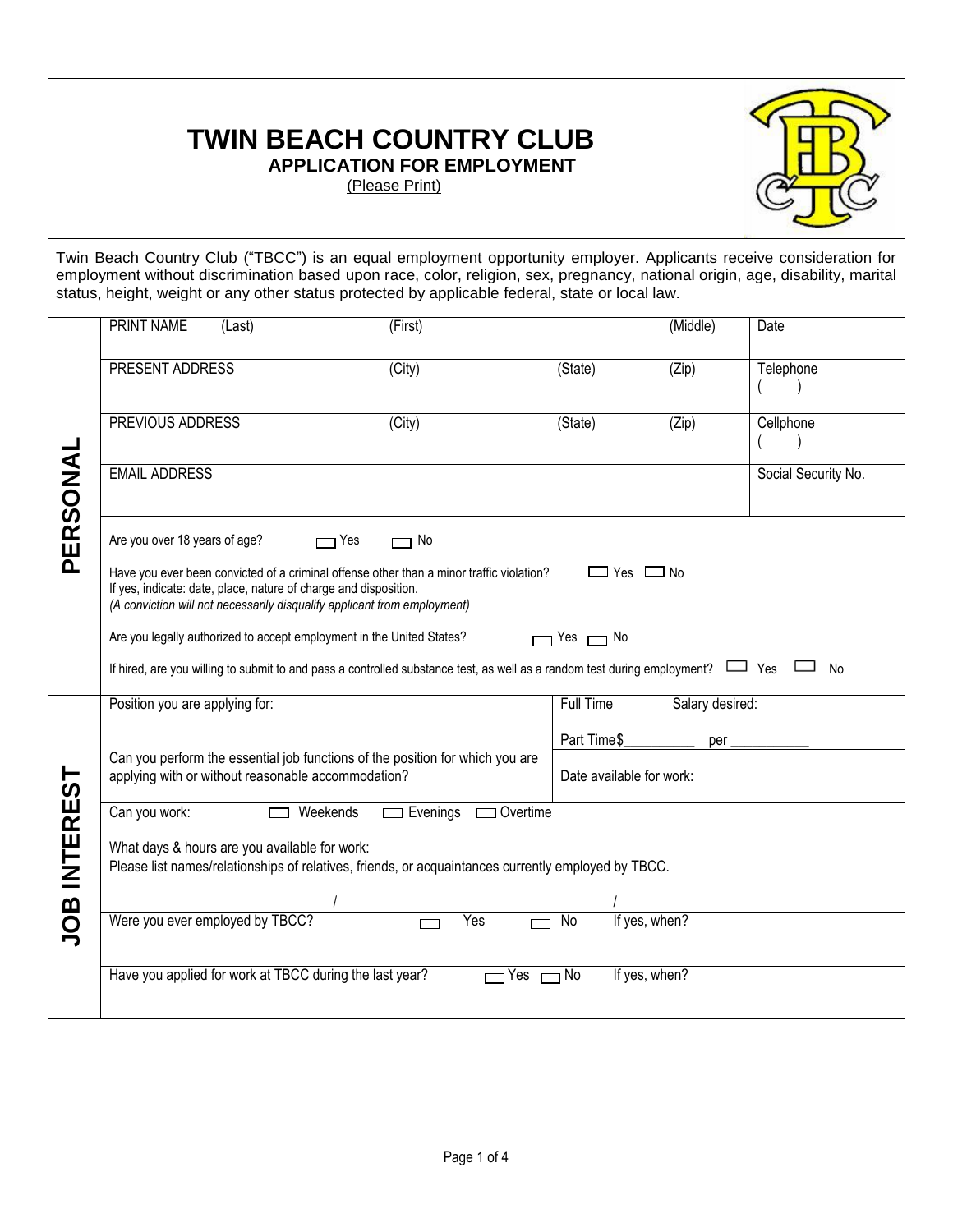|                        |                                                                                                         | CIRCLE HIGHEST GRADE COMPLETED IN                                                                          | HIGH SCHOOL              | COLLEGE                     | <b>GRADUATE SCHOOL</b>              |  |  |
|------------------------|---------------------------------------------------------------------------------------------------------|------------------------------------------------------------------------------------------------------------|--------------------------|-----------------------------|-------------------------------------|--|--|
|                        | EACH SCHOOL CATEGORY                                                                                    |                                                                                                            | 9 10 11 12               | $1 \quad 2 \quad 3 \quad 4$ | $\overline{1}$ 2 3 4                |  |  |
| TRAINING               |                                                                                                         | Name                                                                                                       | Location<br>(City/State) | Major<br>GPA<br>Course      | Degree                              |  |  |
|                        | <b>High School</b>                                                                                      |                                                                                                            |                          |                             |                                     |  |  |
|                        | College                                                                                                 |                                                                                                            |                          |                             |                                     |  |  |
| ×                      | Graduate School                                                                                         |                                                                                                            |                          |                             |                                     |  |  |
|                        | Apprentice, Business<br>or Vocational School                                                            |                                                                                                            |                          |                             |                                     |  |  |
|                        |                                                                                                         | Personal skills and office equipment experience: Typing __ wpm _ Calculator _Personal Computer _0ther ____ |                          |                             |                                     |  |  |
| EDUCATION              | Additional training or skills, including special courses, etc.                                          |                                                                                                            |                          |                             |                                     |  |  |
|                        |                                                                                                         |                                                                                                            |                          |                             |                                     |  |  |
| <b>SERVICE</b>         | $From: ____________$                                                                                    |                                                                                                            |                          |                             |                                     |  |  |
|                        |                                                                                                         |                                                                                                            |                          |                             |                                     |  |  |
|                        |                                                                                                         |                                                                                                            |                          |                             |                                     |  |  |
| <b>MILITARY</b>        |                                                                                                         |                                                                                                            |                          |                             |                                     |  |  |
|                        |                                                                                                         |                                                                                                            |                          |                             |                                     |  |  |
|                        |                                                                                                         |                                                                                                            |                          |                             |                                     |  |  |
|                        | ARE YOU CURRENTLY EMPLOYED? [ ] YES [ ] NO IF YES, MAY WE CONTACT YOUR PRESENT EMPLOYER? [ ] YES [ ] NO |                                                                                                            |                          |                             |                                     |  |  |
|                        | <b>MOST RECENT EMPLOYER</b>                                                                             |                                                                                                            | <b>TELEPHONE NUMBER</b>  |                             |                                     |  |  |
|                        |                                                                                                         |                                                                                                            |                          |                             | $\left($<br>$\rightarrow$           |  |  |
|                        | DATE STARTED                                                                                            |                                                                                                            |                          |                             | STARTING SALARY   STARTING POSITION |  |  |
| ≹<br>                  | <b>DATE LEFT</b>                                                                                        |                                                                                                            |                          | ENDING SALARY               | <b>ENDING POSITION</b>              |  |  |
|                        | NAME OF SUPERVISOR AND TITLE                                                                            |                                                                                                            |                          |                             |                                     |  |  |
| <b>DESCRIBE DUTIES</b> |                                                                                                         |                                                                                                            |                          | <b>REASON FOR LEAVING</b>   |                                     |  |  |
|                        |                                                                                                         |                                                                                                            |                          |                             |                                     |  |  |
|                        | PREVIOUS EMPLOYER                                                                                       |                                                                                                            | <b>ADDRESS</b>           |                             | TELEPHONE NUMBER                    |  |  |
| EMPLOYMENT HISTC       |                                                                                                         |                                                                                                            |                          |                             | $\left($<br>$\lambda$               |  |  |
|                        | DATE STARTED                                                                                            |                                                                                                            |                          | STARTING SALARY             | <b>STARTING POSITION</b>            |  |  |
|                        | DATE LEFT                                                                                               |                                                                                                            |                          | <b>ENDING SALARY</b>        | <b>ENDING POSITION</b>              |  |  |
|                        | NAME OF SUPERVISOR AND TITLE                                                                            |                                                                                                            |                          |                             |                                     |  |  |
|                        |                                                                                                         |                                                                                                            |                          |                             |                                     |  |  |
|                        | <b>DESCRIBE DUTIES</b>                                                                                  |                                                                                                            | REASON FOR LEAVING       |                             |                                     |  |  |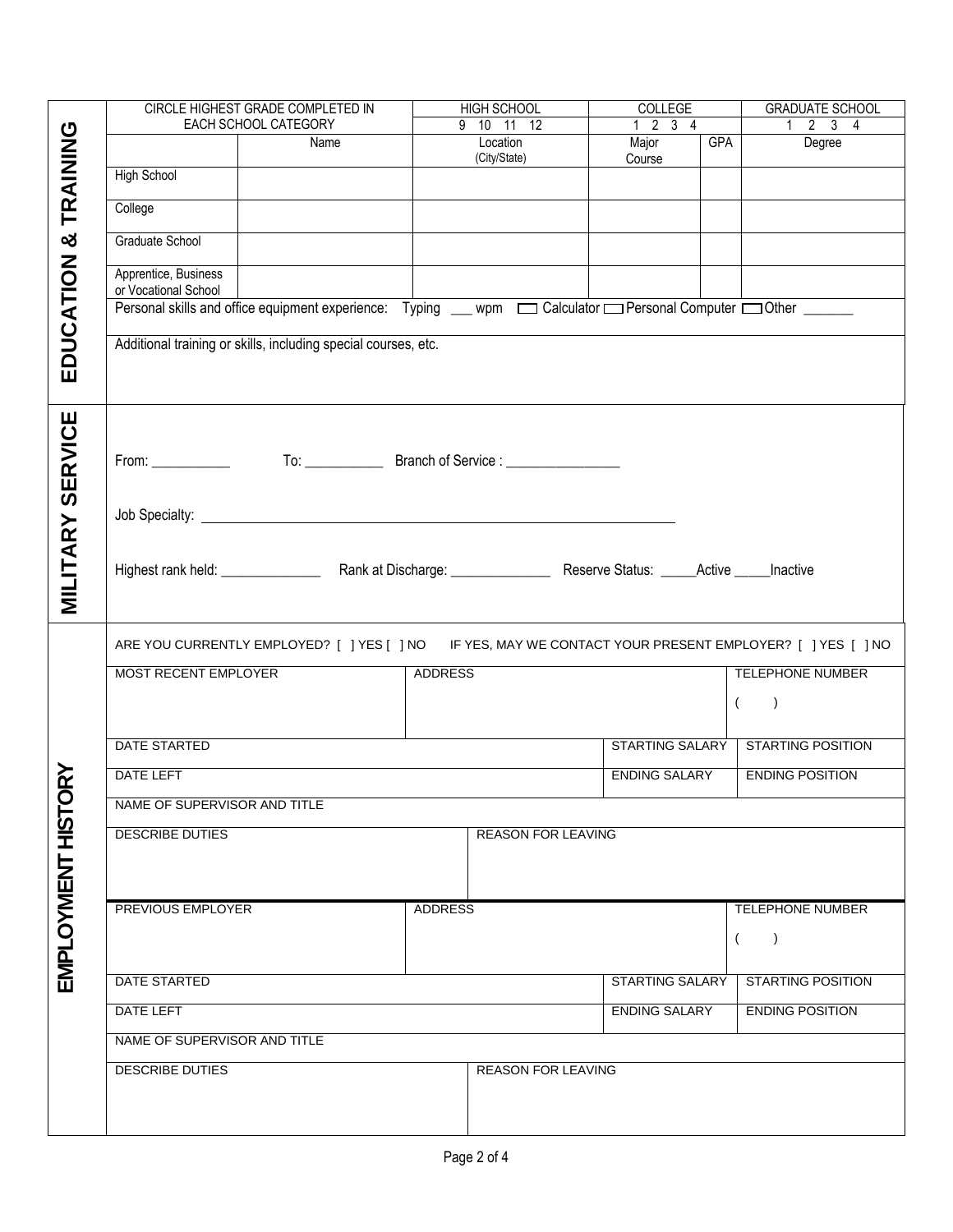| PREVIOUS EMPLOYER                        | ADDRESS                                |                           |                          | <b>TELEPHONE NUMBER</b> |
|------------------------------------------|----------------------------------------|---------------------------|--------------------------|-------------------------|
|                                          |                                        |                           |                          |                         |
|                                          |                                        |                           |                          |                         |
| DATE STARTED                             | <b>STARTING SALARY</b>                 | <b>STARTING POSITION</b>  |                          |                         |
| DATE LEFT                                | <b>ENDING SALARY</b>                   | <b>ENDING POSITION</b>    |                          |                         |
| NAME OF SUPERVISOR AND TITLE             |                                        |                           |                          |                         |
| <b>DESCRIBE DUTIES</b>                   |                                        | <b>REASON FOR LEAVING</b> |                          |                         |
|                                          |                                        |                           |                          |                         |
|                                          |                                        |                           |                          |                         |
| PREVIOUS EMPLOYER                        | <b>ADDRESS</b>                         |                           |                          | <b>TELEPHONE NUMBER</b> |
|                                          |                                        |                           |                          |                         |
|                                          |                                        |                           |                          |                         |
|                                          | DATE STARTED<br><b>STARTING SALARY</b> |                           | <b>STARTING POSITION</b> |                         |
| <b>DATE LEFT</b><br><b>ENDING SALARY</b> |                                        | <b>ENDING POSITION</b>    |                          |                         |
| NAME OF SUPERVISOR AND TITLE             |                                        |                           |                          |                         |
| <b>DESCRIBE DUTIES</b>                   |                                        | <b>REASON FOR LEAVING</b> |                          |                         |
|                                          |                                        |                           |                          |                         |
|                                          |                                        |                           |                          |                         |

| Have you ever been suspended, discharged or asked to resign from a prior employer? Yes $\Box$ No $\Box$ |  |
|---------------------------------------------------------------------------------------------------------|--|
|                                                                                                         |  |
|                                                                                                         |  |
|                                                                                                         |  |
|                                                                                                         |  |

|                       | PLEASE LIST FORMER SUPERVISORS AND OTHER REFERENCES, NOT RELATIVES, WHO HAVE KNOWLEDGE OF YOUR<br><b>TRAINING AND EXPERIENCE.</b> |                       |      |           |       |  |
|-----------------------|-----------------------------------------------------------------------------------------------------------------------------------|-----------------------|------|-----------|-------|--|
| <b>RENCES</b>         | Name                                                                                                                              | <b>Street Address</b> | City | State/Zip | Phone |  |
| Ш<br>щ<br>$R_{\rm E}$ | Name                                                                                                                              | <b>Street Address</b> | City | State/Zip | Phone |  |
|                       | Name                                                                                                                              | <b>Street Address</b> | City | State/Zip | Phone |  |